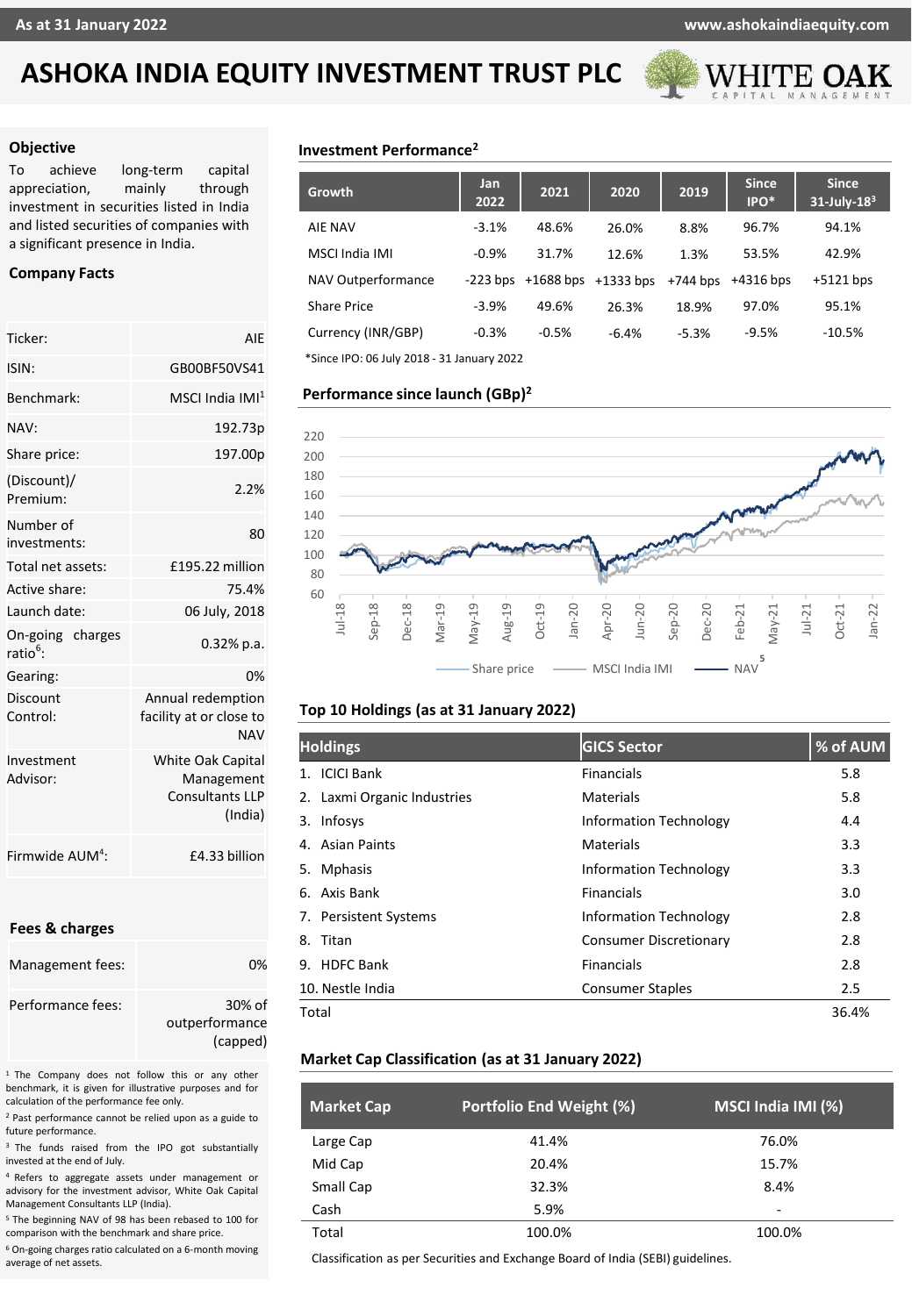# **ASHOKA INDIA EQUITY INVESTMENT TRUST PLC**



#### **Sector Exposure**



#### **Top 5 Contributors and Detractors (January 2022)**

| <b>Contributors</b>      | Ending<br>Weight<br>(%) | <b>Total</b><br><b>Return</b><br>(%) | <b>Contribution</b><br>to Return<br>(bps) | <b>Detractors</b>            | <b>Ending</b><br>Weight<br>(% ) | <b>Total</b><br>Return<br>(%) | Contribution<br>to Return<br>(bps) |
|--------------------------|-------------------------|--------------------------------------|-------------------------------------------|------------------------------|---------------------------------|-------------------------------|------------------------------------|
| Axis Bank                | 3.0                     | $+14.6$                              | $+35$                                     | <b>Truecaller AB</b>         | 1.2                             | $-36.2$                       | -61                                |
| <b>ICICI Bank</b>        | 5.8                     | $+7.2$                               | $+35$                                     | Coforge                      | 2.4                             | $-17.8$                       | $-53$                              |
| Cholamandalam Investment | 2.0                     | $+21.6$                              | $+32$                                     | Dixon Technologies           | 1.9                             | $-19.6$                       | -44                                |
| Maruti Suzuki India      | 1.8                     | $+16.4$                              | $+12$                                     | <b>Metropolis Healthcare</b> | 1.1                             | $-26.6$                       | $-37$                              |
| Laxmi Organic Industries | 5.8                     | $+1.3$                               | $+7$                                      | Infosys                      | 4.4                             | $-7.5$                        | $-34$                              |

#### **Performance Review**

The Fund was down 3.1% in January, underperforming the benchmark by -223bps. The key contributors include Axis Bank (+14.6%), ICICI Bank (+7.2%), and Cholamandalam Investment (+21.6%) whereas Truecaller (-36.2%), Coforge (-17.8%), and Dixon Technologies (-19.6%) were the key detractors.

#### **Market Review**

In January, MSCI India IMI index was down 0.9%, outperforming other global indices. US equities (S&P 500) were down 4.5%, MSCI World was down 4.6%, and MSCI EM was down 1.2%.

FIIs were net sellers to the tune of US\$4.8bn in January 2022. For the month, the Rupee depreciated by 0.3% while the benchmark 10-year G-Sec yields hardened from 6.4% to 6.7%. Commodities surged, with Brent up 18% and the S&P GSCI Industrial Metals Index up by 3.3%.

Among sectors, utilities and financials outperformed, whereas health care and information technology underperformed during the month.

The 3QFY22 earnings season is proceeding inline with consensus estimates. Companies in the consumer staples and durables sectors continue to report steep input cost inflation, which has been partially passed through to consumers with the remaining expected over the coming months. As has been the case in the previous quarters as well, companies in our portfolio which tend to be market leaders are better

positioned to navigate through such cost inflation and continue to report market share gain from the weaker peers.

Among other sectors, IT Services companies continue to report robust revenue growth in the backdrop of a strong global demand environment, despite December quarter being seasonally weak. Meanwhile, the management commentary from leading private sector banks was consistent in highlighting stronger credit growth and improving asset quality trends.

Within the Nifty universe, there have been marginal downgrades in some sectors although it is unlikely to dent the strong momentum after a decade of near stagnation in earnings growth. As per consensus estimates, Nifty earnings are expected to grow by 32% for FY22 and 17% for FY23.

#### **On track to achieve the highest earnings growth since FY04**